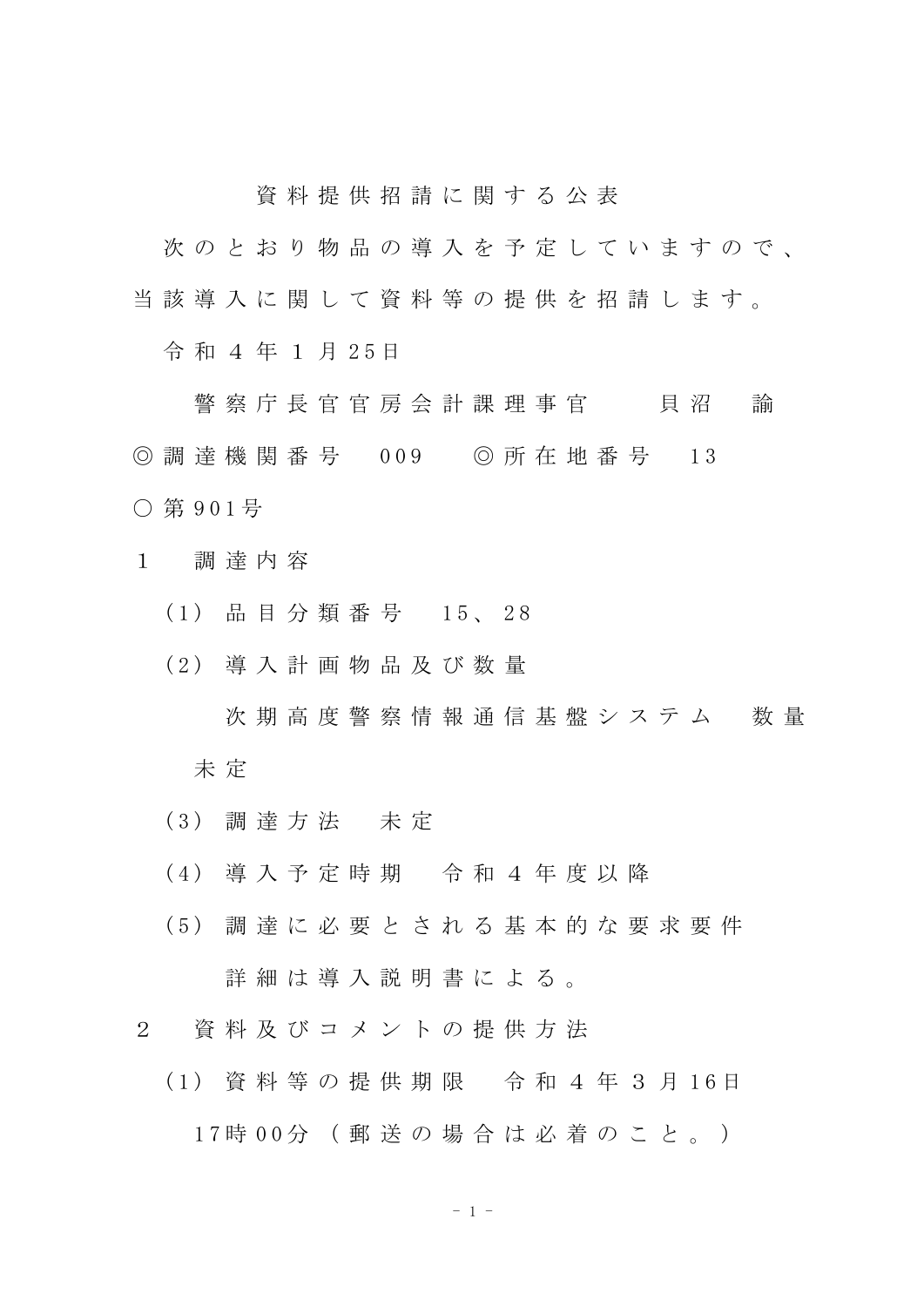- (2) 提 出 先 〒 100-8974 東 京 都 千 代 田 区 霞 が 関 2 - 1 - 2 警 察 庁 情 報 通 信 局 通 信 施 設 課 課 長 補 佐 長 井 学 電 話 03-3581-0141 内 線 6 1 8 9
- 3 説 明 書 の 交 付 本 公 表 に 基 づ き 応 募 す る 供 給 者に対して導入説明書を交付する。
	- ( 1 ) 交 付 期 間 令 和 4 年 1 月 2 5 日 か ら 令 和 4 年 3 月 16日まで。
	- (2) 交付方法 本公告日から調達ポータル上に て ダ ウ ン ロ ー ド 可 能 。

 $h$ ttps://www.p-portal.go.jp/pps-web-biz / U A A 0 1 / O A A 0 1 0 1

- 4 S u m m a r y
	- (1) Classification of the services to be procured: 15, 28
	- (2) Nature and quantity of the products to be required: Next Police Integrated Info - C o m m u n i c a t i o n I n f r a s t r u c t u r e S y s t e m , Quantity is undecided
	- (3) Type of the procurement: undecided